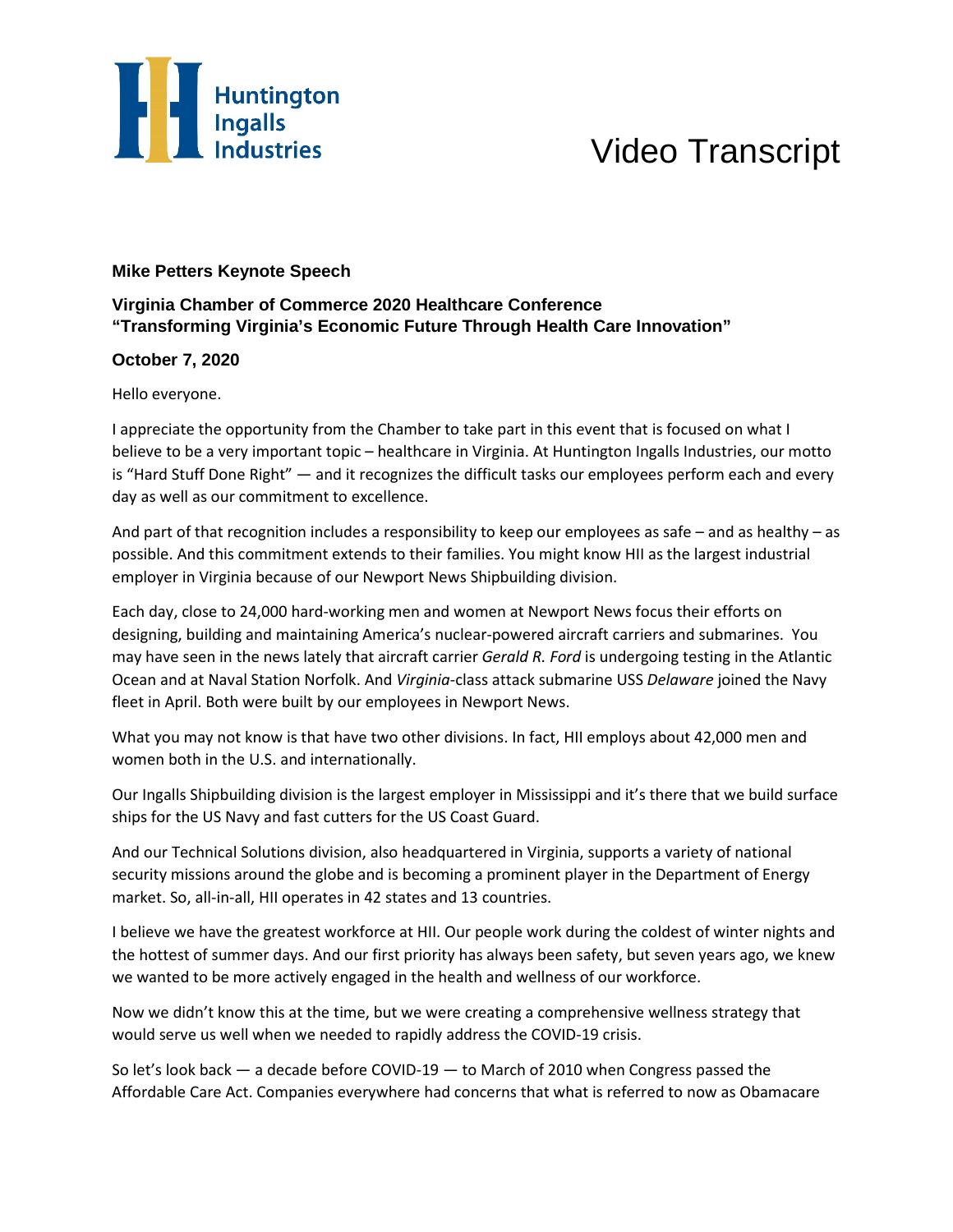would send their health care costs through the roof. And based on our best information, costs for both HII and its employees could eventually surpass sustainable levels. So we knew we had to do something.

And this wasn't going to be a quick fix either – we knew we had to play the long game. The more we looked into it, the more we realized that investing in our employees' wellness would lead to returns in work productivity and efficiency.

So we started asking some tough questions:

- How can we make it easier to visit the doctor?
- How can we reduce unnecessary emergency room visits?
- And how can we empower our employees to become savvier healthcare customers?

Based on their responses, we started to deploy a benefits strategy in 2013 that now focuses on three things: a healthy body, a healthy wallet and a healthy mind.

We saw an opportunity to invest in our employees, and in turn, we knew we would see benefits in productivity and reduced time lost due to injury and illness in the years to come. We started by looking at the four main factors that drive health care costs and found they are: genetics, environment, access and behavior.

Now as an employer, there are only certain things we can control. But when we took a deeper dive into the numbers, we found that half of our health care costs are directly traceable to people's diet, exercise and lifestyle. And another 20% is related to how they access medical care — whether it's through the emergency room, or a family doctor or some other means.

Now you combine those two figures, that means that HII can directly influence 70% of the health care costs that our employees face.

So In 2013 we began to launch new communications tools to make benefits easier to understand. We redesigned our benefits website, and we deployed a new suite of communications messaging — known as BeWell — that regularly arrives in the inboxes and mailboxes of each employee.

We now distribute a quarterly BeWell newsletter that includes healthy recipes, exercise tips and professional advice so it reaches employees as well as their families. And just as importantly, we began using the testimonials of our own employees to drive home the connection between working at HII and living a healthier, and more fulfilling life.

And that started to move the needle. But we were just getting started.

Research from the Kaiser Family Foundation shows over the past decade, Virginians are turning to emergency rooms far too often when they feel sick, rather than visiting less expensive primary care physicians.

Now it's one thing to tell people where to find better health care, it's another to bring those professionals to where they work. So in 2015, HII opened the first of two Family Health Centers — the first at Ingalls Shipbuilding, in Mississippi, and the second in 2016, in Newport News.

Now the health centers are exclusively dedicated to HII employees and their families, meaning that employees and families don't have to wait weeks to see a provider. And both offer comprehensive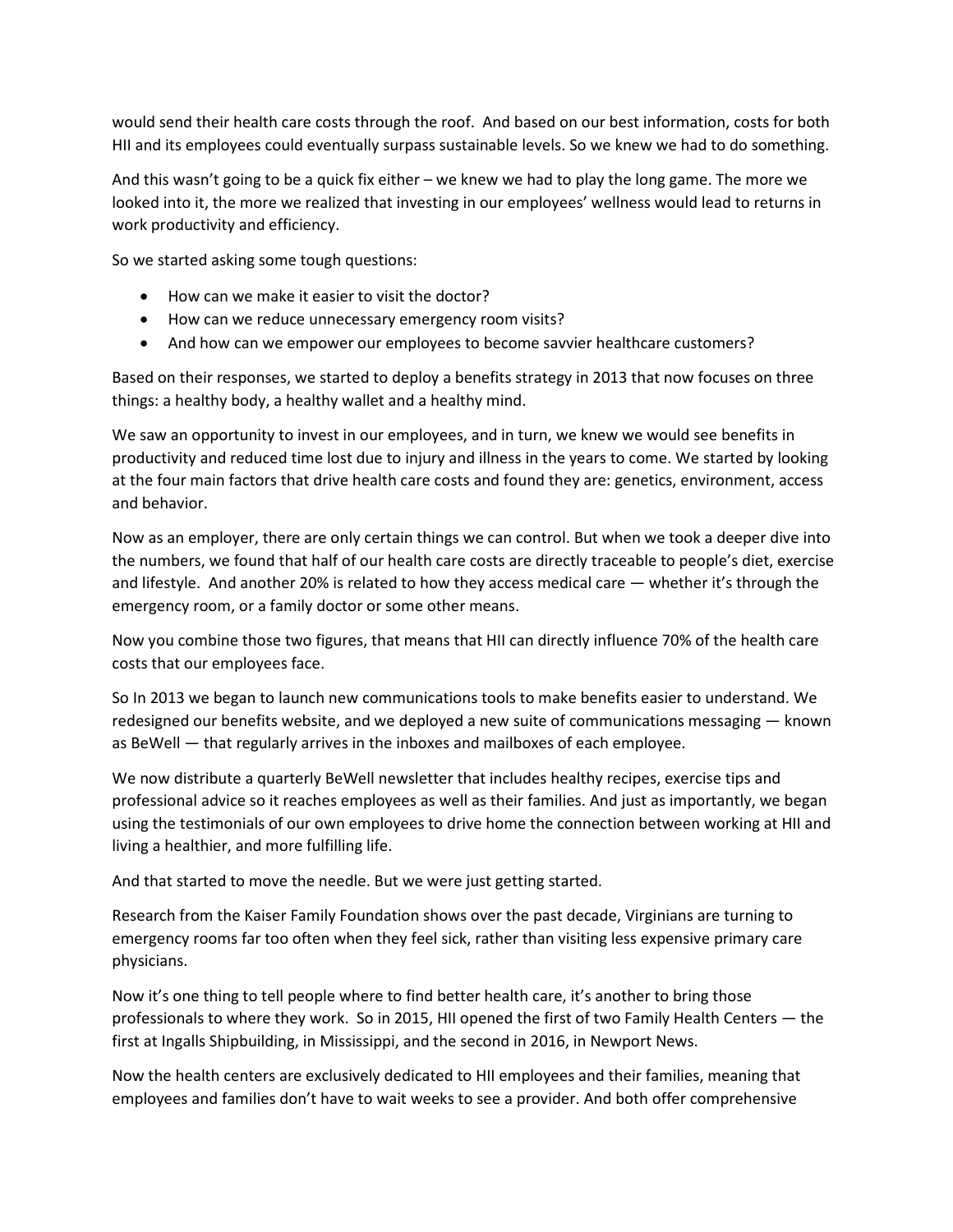services for \$15 per visit and include a full range of offerings, from lab services and X-rays to physical therapy and nutrition counseling.

And some preventive care, annual physicals, immunizations and wellness appointments are free. Because we want our employees and their family members to focus on avoiding health issues before they even start. Now we knew the capital expenses needed to get those health centers up and running were an investment for years to come, even if we didn't see a return on that investment right away.

So that's the long game I talked about earlier.

In 2019, the HII Family Health Centers saw more than 13,000 unique patients, including employees and their dependents.

Each health center is operated by a third-party vendor independent of HII, and the centers are in full compliance with all federal privacy rules including HIPPA. And that means patients' medical information is not shared with us, their employer.

So what we do know is that employees are benefitting from the health centers. Patient volume has increased more than 10% each year, and satisfaction rates with the employees who receive services are very high.

Patients consistently report they feel providers at the health centers spend more time listening, asking questions and explaining care options than if they had sought services at a different health care provider. The employees who use these services also report visiting emergency rooms and urgent care less frequently than those employees who seek care elsewhere. In fact, between 2014 and 2019, we saw avoidable trips to the emergency room decrease by nearly 3,000 visits.

And I can tell you, when I'm out in town, when employees come up to me, the first thing they say to me is, "Thank you for those health centers," for what it means to them, and what it means their families.

Well, we also offer a diverse mix of preventive programs and resources to keep the healthy well and to treat those who are sick. HII's Family Health Centers and on-site pharmacies are coupled with wellness coaching, diabetes prevention programs and telemedicine options — all of which are either free or low cost to employees.

An unprecedented number of employees are taking advantage of these programs. And we are constantly adjusting and trying new services each day.

We introduced telemedicine in 2014, partnering with Teladoc. And through Teladoc, eligible employees and their families can speak to a licensed doctor for non-emergency medical needs 24 hours a day, seven days a week, 365 days a year — for only \$10 per call. And in light of COVID-19, in March we decided to waive the \$10 employee-paid fee for the rest of 2020.

Teladoc helps avoid costly trips to the emergency room or urgent care. In fact, nearly 60% of our employees who called Teladoc said they would have either visited urgent care or the emergency room had the service not been available.

Teladoc also offers tobacco cessation support and behavioral health counseling which brings me to the topic of mental health.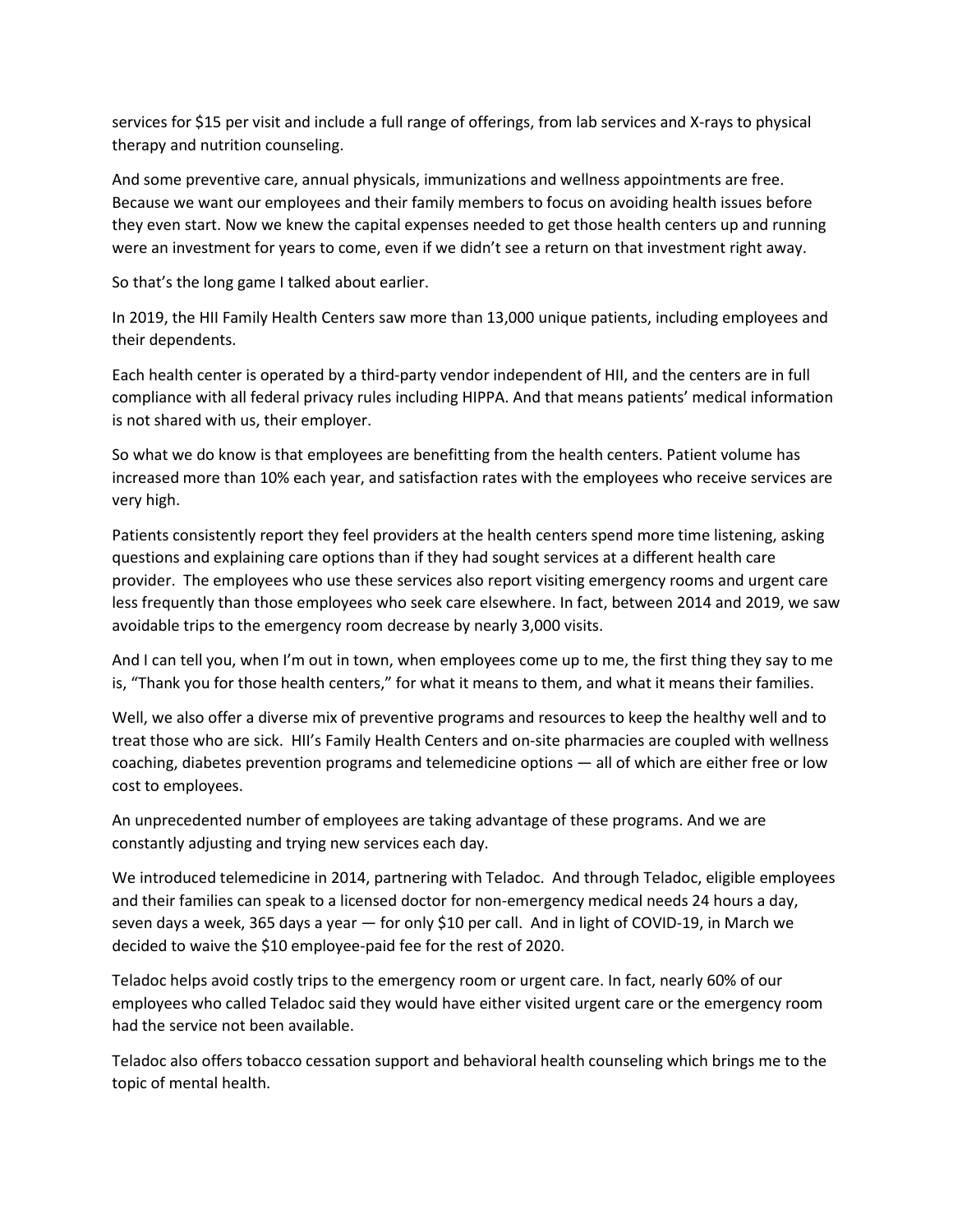At HII, we recognize that many of our employees and their family members may face a mental health issue at some point during their lives – whether it's grief, stress, anxiety or depression. So our goal is to make it easier to find convenient, high-quality treatment for mental health-related issues.

Now historically, HII has offered a voluntary Employee Assistance Program for many years, but we recognized the stigma around the name, which discouraged employees from reaching out. So last November we rebranded the voluntary EAP and renamed it HERO: HII Employees Reach Out.

And through HERO, all employees and their household family members have access to eight hours of free counseling per issue per year. We have found that this program encourages our people to get the help they need – whether it's one-on-one counseling or a referral. In 2019, HII employees made more than 2,500 calls to HERO. And nearly 70% of the people that dialed that number were first-time callers.

The National Alliance on Mental Health tells us that nearly 50% of workers say they need help learning how to manage job-related stress.

And Teladoc also has a mental health option. For \$10 per session – which is now waived - employees and their eligible family members can speak to a psychiatrist, psychologist, therapist, counselor or social worker seven days a week.

So finally, the third leg of our wellness strategy  $-$  a healthy wallet. Some of you may be thinking, "We pay our employees a competitive wage and offer retirement benefits, so why should we care how they spend or save their money?" But at HII, we looked at the numbers a few years ago, and we realized employees that have financial stress are among the least engaged in our workforce.

The Society for Human Resource Management recently found that 83% of people said personal financial challenges had an impact on their overall performance. And that's a real workforce concern.

So we decided to address financial health because we want to provide our employees with the financial literacy tools they need to make smart decisions for themselves and for their families. Plus, it's hard to have a conversation with an employee — or anyone else for that matter — about saving for retirement when they're struggling to pay their monthly bills and expenses.

So we worked to develop tools and partnered with outside companies that provide resources to help with every day financial needs so our employees can tackle those issues first and make their way to developing a retirement plan. We want to begin talking to our employees as early as possible about how to manage their money, how to pay their bills and how to save toward any financial surprises in the future.

And to address this gap, we partnered with a company called SmartPath who coordinates classes at our facilities and online about how our employees can manage their money. And these classes are free to our employees who participate. Last year, SmartPath spent more than 1,000 hours coaching our employees.

So in summary, HII has been making significant investments in the physical, mental and financial health of our workforce for nearly 8 years.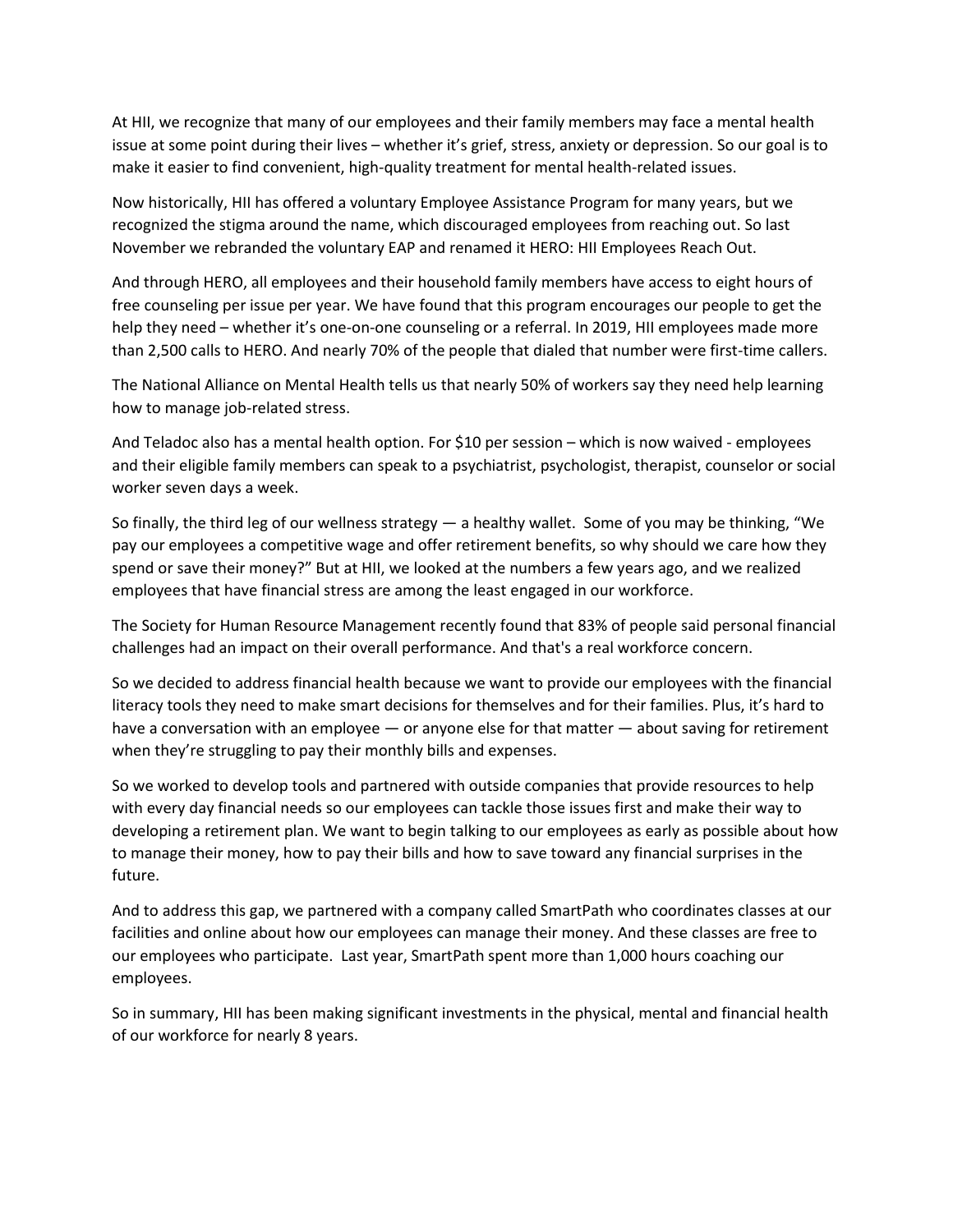Well as a business decision, was this a smart one? I'd say, "Absolutely." Our benefits strategy supports our business strategy. We've laid a foundation that enables us to be very agile and shift these services in ways that ensure our employees have the best opportunity to do their best work every single day.

So now think about the beginning of the COVID-19 crisis, when there was a lot of uncertainty about how this virus would affect companies and their workforces.

Early on, we knew we were going to stay open because we were identified as being critical and missionessential by the Department of Homeland Security, by the Department of Defense and by the Department of the Navy. And we knew we would see positive cases.

So as a company, we plan for hurricanes and winter storms and various other types of crisis. And that preparation gives us a chance to think about problems and to respond well before the storm clouds form on the horizon.

So with COVID-19, we only had about 10 days to prepare. And that meant we needed to make some decisions early on about how to protect our workforce.

We realized we needed to give each employee as much flexibility as we could give relative to our policies and our procedures so they could deal with the situation that was presented to them as they made critical decisions about protecting themselves and their families in this new environment.

We introduced several benefit changes, including extended liberal leave to make it easier for our employees to stay home if they had child or elder care challenges, so that those absences would not count against them. We told them that whatever decisions they had to make to get through this time, and through this crisis, we stand with them to help them make those decisions. We wanted them to know that they can always count on their jobs being secure on the other side.

Now as mentioned earlier, we suspended the \$10 employee-paid Teladoc fee for the rest of 2020, and HII Family Health Centers offered virtual visits via phone or secure video conference. To help with employees' emotional and financial worries, HERO counselors offered virtual counseling sessions and SmartPath launched a special COVID-19 financial help center online.

And at the same time, we also had to stay in step with, or in some cases, stay ahead of the CDC guidelines to assure those coming to work that it was safe to do so. These included adjustments to shift schedules to facilitate social distancing, temperature screenings, enhanced cleaning of high touch-point areas between shifts and requiring face coverings by everyone entering our shipyards.

A part of making our company safer involved setting up nearly 10,000 employees so they could work remotely as much as possible. And throughout this process, we've seen some remarkable transformation and innovation and ingenuity.

From a business and operations standpoint, one of the unique things about COVID-19 is that we are learning how to recover from the crisis at the same time we are responding to it. So let me give you just a few examples of what that means.

Just a few weeks ago, on September 12, we christened *Virginia*-class submarine *Montana* and we continue to make progress on aircraft carrier *John F. Kennedy* at Newport News. At Ingalls, the destroyer *Delbert D. Black* sailed away from our facility to its Navy homeport on September 4. And